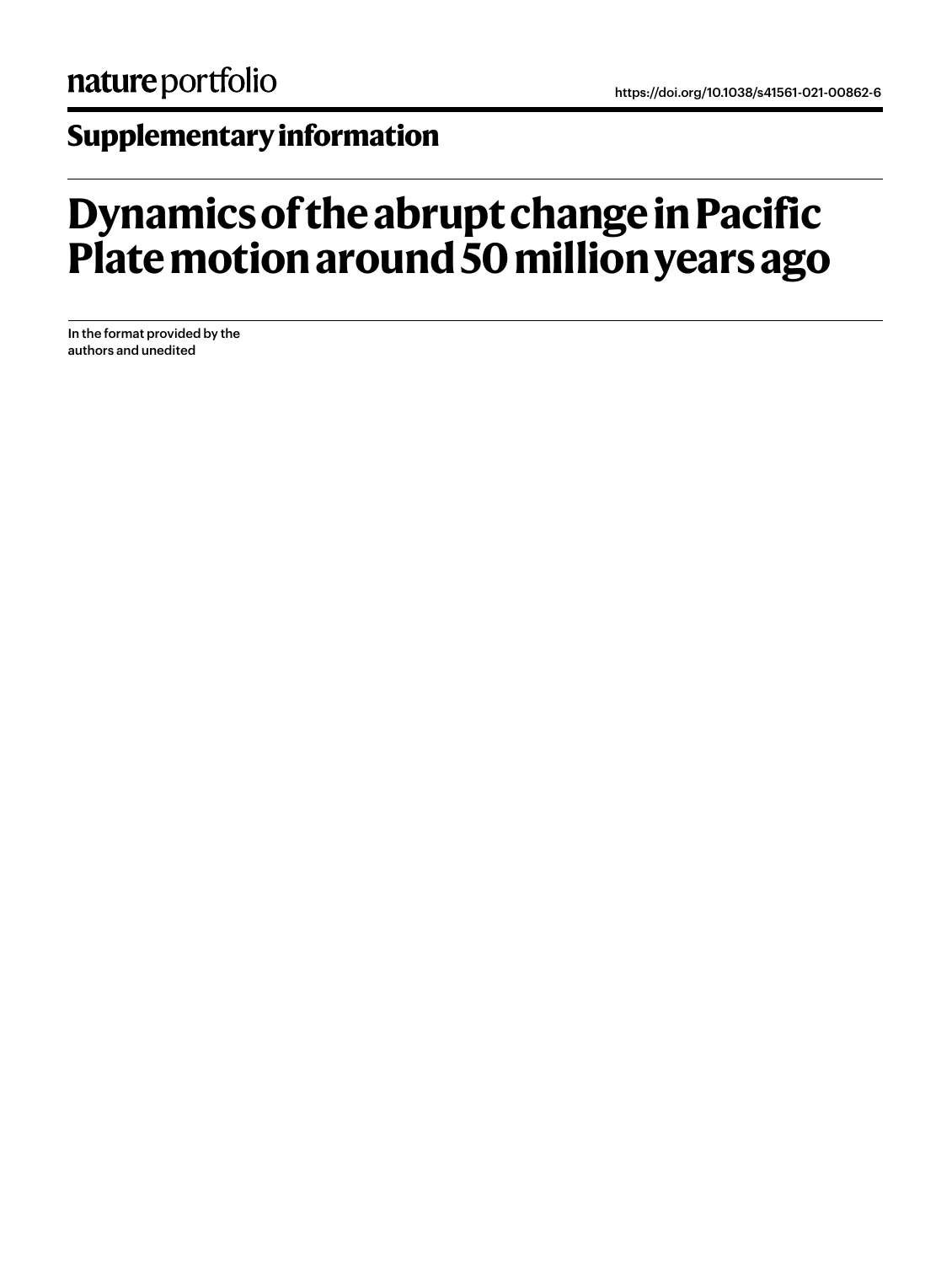Supplementary Table 1: Summary of models.

| <b>Models</b> | Geological<br>reconstruction    | Age $(Ma)$ | IBM slab?   | Tonga-<br><b>Kermedec</b><br>Slab? | Plume?                                                                                   | <b>Weak zone factor deviation</b> |                           |              |
|---------------|---------------------------------|------------|-------------|------------------------------------|------------------------------------------------------------------------------------------|-----------------------------------|---------------------------|--------------|
| <b>MT60</b>   | IZG-PAC-ridge-<br>SUB(ref. [9]) | 60         | N           | N                                  | N                                                                                        | SAM(50.0),<br>IND(5.0)            | CAM(50.0),                | NAM(0.1),    |
| <b>MT50</b>   | IZG-PAC-ridge-<br>SUB(ref. [9]) | 50         | N           | $\overline{\mathbf{N}}$            | N                                                                                        | SAM(50.0),<br>IND(5.0)            | CAM(50.0),                | NAM(0.1),    |
| MT50pl        | IZG-PAC-ridge-<br>SUB(ref. [9]) | 50         | $\mathbf N$ | N                                  | Y                                                                                        | SAM(50.0),<br>IND(5.0)            | CAM(50.0),                | $NAM(0.1)$ , |
| MT50asth      | IZG-PAC-ridge-<br>SUB(ref. [9]) | 50         | N           | N                                  | Y, with 200<br>km-thick<br>low-viscosity<br>(hot)<br>asthenosphere<br>beneath<br>Pacific | SAM(50.0),<br>IND(5.0)            | CAM(50.0),                | NAM(0.1),    |
| <b>MT47</b>   | IZG-PAC-ridge-<br>SUB(ref. [9]) | 47         | Y, 52-47    | $Y, 50-47$                         | N                                                                                        | SAM(50.0),<br>IND(5.0)            | CAM(50.0),                | NAM(0.1),    |
| <b>MN60</b>   | Kronotsky-SUB                   | 60         | N           | N                                  | N                                                                                        | SAM(50.0),<br>IND(5.0)            | CAM(50.0),                | NAM(0.1),    |
| <b>MN50</b>   | Kronotsky-SUB                   | 50         | $\mathbf N$ | N                                  | N                                                                                        | SAM(50.0),<br>IND(5.0),           | CAM(50.0),<br>KAM(10000.) | NAM(0.1),    |
| MN50IBM       | Kronotsky-SUB                   | 50         | $Y, 52-50$  | $\overline{\mathbf{N}}$            | N                                                                                        | SAM(50.0),<br>IND(5.0),           | CAM(50.0),<br>KAM(10000.) | NAM(0.1),    |
| <b>MN47</b>   | Kronotsky-SUB                   | 47         | N           | $Y, 50-47$                         | N                                                                                        | SAM(50.0),<br>IND(5.0)            | CAM(50.0),                | NAM(0.1),    |
| MN47IBM       | Kronotsky-SUB                   | 47         | Y, 52-47    | $Y, 50-47$                         | N                                                                                        | SAM(50.0),<br>IND(5.0)            | CAM(50.0),                | $NAM(0.1)$ , |

"Y" means the model has incorporated the corresponding feature, while "N" means the opposite. Those numbers following "Y" represent the time interval when the plate convergence is computed to construct the slab. The last column shows the subduction zones where the weak zone viscosity reduction deviates from the nominal value, with the numbers in the brackets representing the multiplier. In the model of Kronotsky-SUB, the Kamchatka subduction zone has a strong weak zone at 50 Ma, because this is the time the Olyutorsky arc collided with the Kamchata. These adjustments do not have an impact on Pacific Plate motion, but they help in the fit of the motion of other plates. SAM, South America; CAM, Central America; NAM, North America; IND, Indian; KAM, Kamchatka.